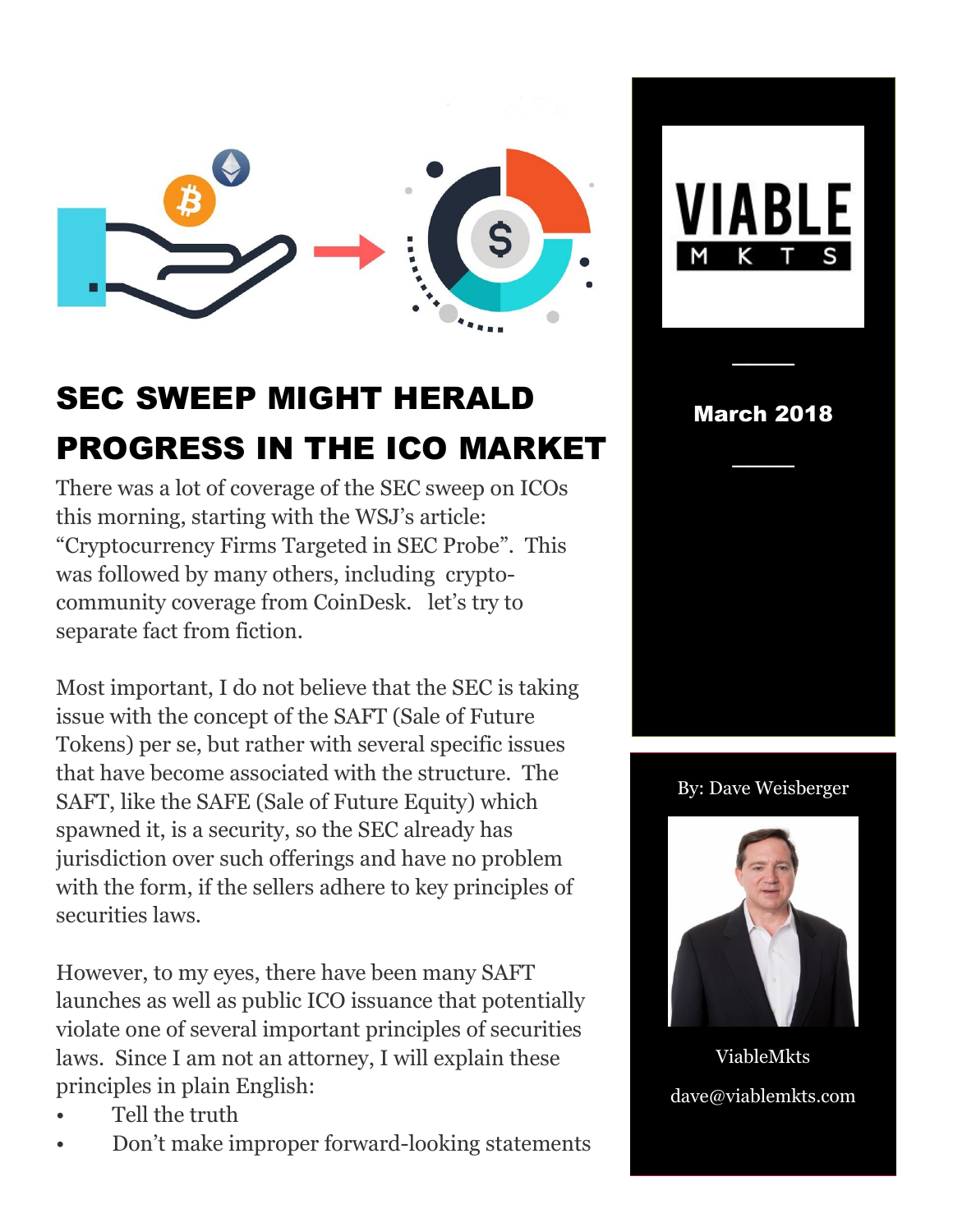- Disclose conflicts of interest & special deals
- Disclose risks
- Disclose a reasonable basis for the value of the investment
- Don't make false promises of immediate liquidity (or tell investors that the tokens will be exempt from US Securities laws)

Notice that most of these are simple, common sense principles, which do not rely upon decades of legal precedents. That said, we have seen obvious violations of these principles from many ICOs and SAFT launches. Let's go through each:

**Tell the truth:** I do not want to single out individual ICOs that I believe to be guilty of this most basic principle, but the SEC enforcement division will certainly act. Lying as part of an investment solicitation is fraud, so there is no jurisdictional issue in prosecuting it, regardless of whether the token is judged a security.

**Don't make improper forward-looking statements:** The most obvious of improper forward-looking statements are investment guarantees, which SEC Chairman Clayton explained was a serious problem in his December 11th speech. Many ICOs, however, have been marketed with such language. It is important to remember that even if the whitepaper and "official" presentations are free from such claims, that social media posts or written research/articles created by compensated strategic advisers or board members must also avoid these statements. Once again, I am going to refrain from pointing fingers here, but I have seen many instances…

**Disclose conflicts of interest & special deals:** This category includes paying "advisers" or granting them tokens to "lend their name" or to promote the token sale without disclosure. Sadly, the practice of famous or influential people with virtually no interaction with the company, except to promote the offering, being compensated exclusively for their promotion, is widespread. Investors, meanwhile, believe that a project with such important advisers will likely succeed, and invest accordingly. It is interesting that it is probably true, to a point, as the advisers name recognition initially creates a self-fulfilling prophesy.

I have had personal experience with this phenomenon, as CoinRoutes is in the process of planning a compliant SAFT offering for our RouteCoin network. We have been approached by multiple people offering to find "advisers" that will promote our token, but, perhaps to our own detriment, have rejected the notion of paying for such a service.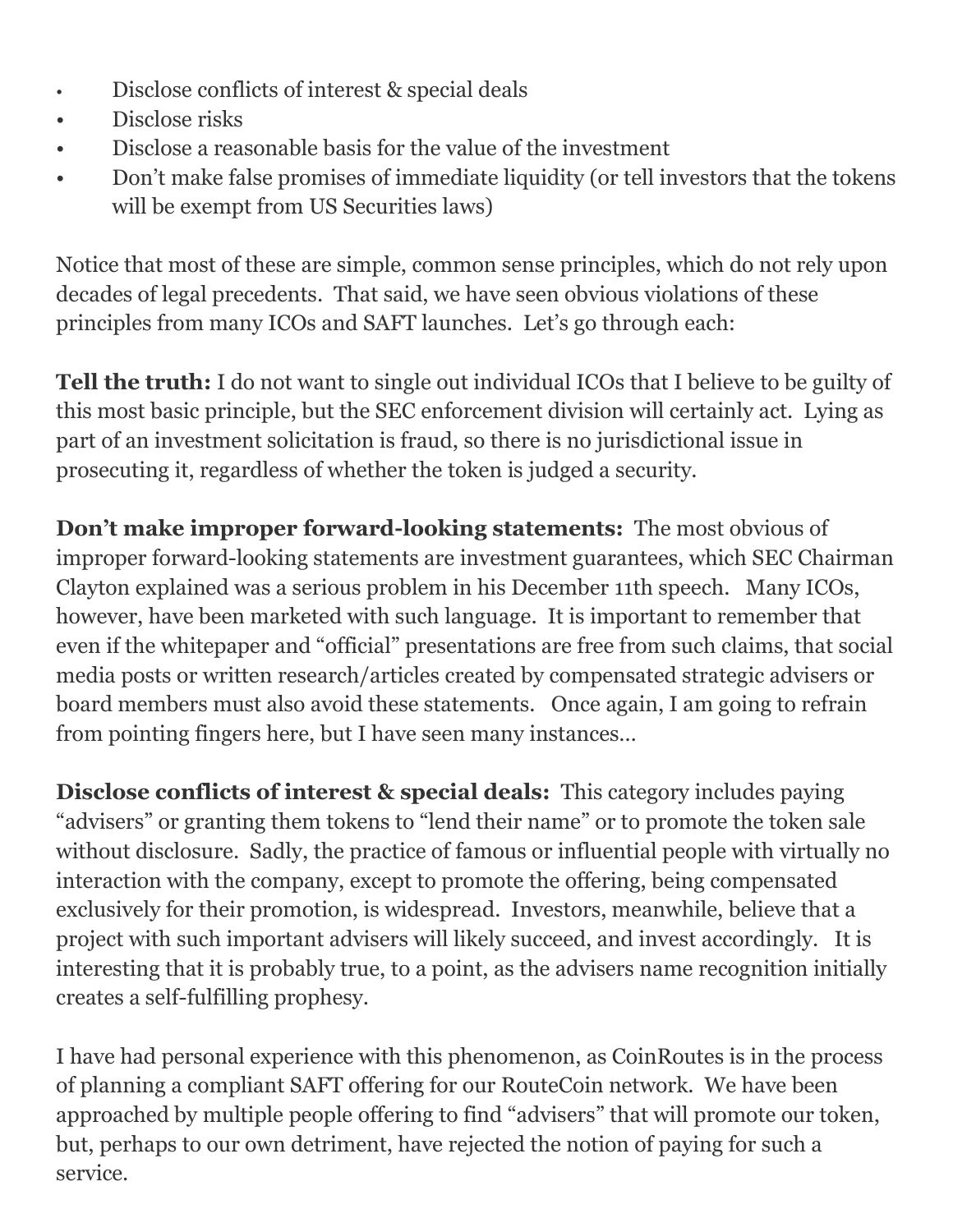**Disclose a reasonable basis for the value of the investment:** This one is tricky, since it involves a very specific problem with crypto-assets. With an equity security, if the company is successful, investors can rationally assume that such success will accrue benefits directly to the equity holders. There are some issues with voting rights, but equity holders generally participate proportionately in the success of the enterprise. With tokens, however, that is not necessarily the case. Consider Ripple, as an example. I am not saying that XRP token holders won't participate in the value of the Ripple network, but it is extremely unclear. Since token holders don't seem to have any profit participation in the network, and there is no cap on how many Ripple tokens are created, it is hard for me to understand the value proposition. Thus, even if Ripple replaces SWIFT as the dominant inter-bank network, it is hard to understand why XRP would have a lot of value. If, however, XRP has either a scarcity or intrinsic value that I am not understanding, it might be a good investment, but the point is that issuers should make this clear. This same issue pertains to many tokens, where the whitepaper describes an important use case for the network the token is a part of, but not a reason why the token itself will have value.

**Disclose risks:** This is the obvious flip side to the previous principle, but it can be of limited value as investors typically ignore such disclosures. I have seen ICO documents that, despite stating that the coin is likely worthless, still receive enormous sums of money. That said, it is an important rule, and is more important to be followed when affiliated people produce articles or promotional posts made in support of the ICO.

**Don't make false promises of immediate liquidity (or tell investors that the tokens will be exempt from US Securities laws):** This may be the rule the SEC is most concerned about. There are a lot of tokens that have been issued via a SAFT at first, only to follow with a public token issuance and arrangements to immediately trade on one or more of the crypto "exchanges." Personally, I think that this should be handled as part of SEC efforts to transform the secondary trading of crypto assets, but it is worth a quick comment. In my opinion, based on the DAO report and Chair Clayton's excellent synopsis that a token whose value is derived in a significant part from the "future entrepreneurial or managerial efforts of the founders" is a security, most ICOs are securities. The notion that some limited initial utility means that a token can trade freely on unregulated platforms due to that utility is nonsense. No one would pay hundreds of millions or billions of dollars for tokens that do almost nothing. The valuations of most of the large token offerings is based on the ability of the founding team to deliver value in the future. In that way, they are not different from other securities.